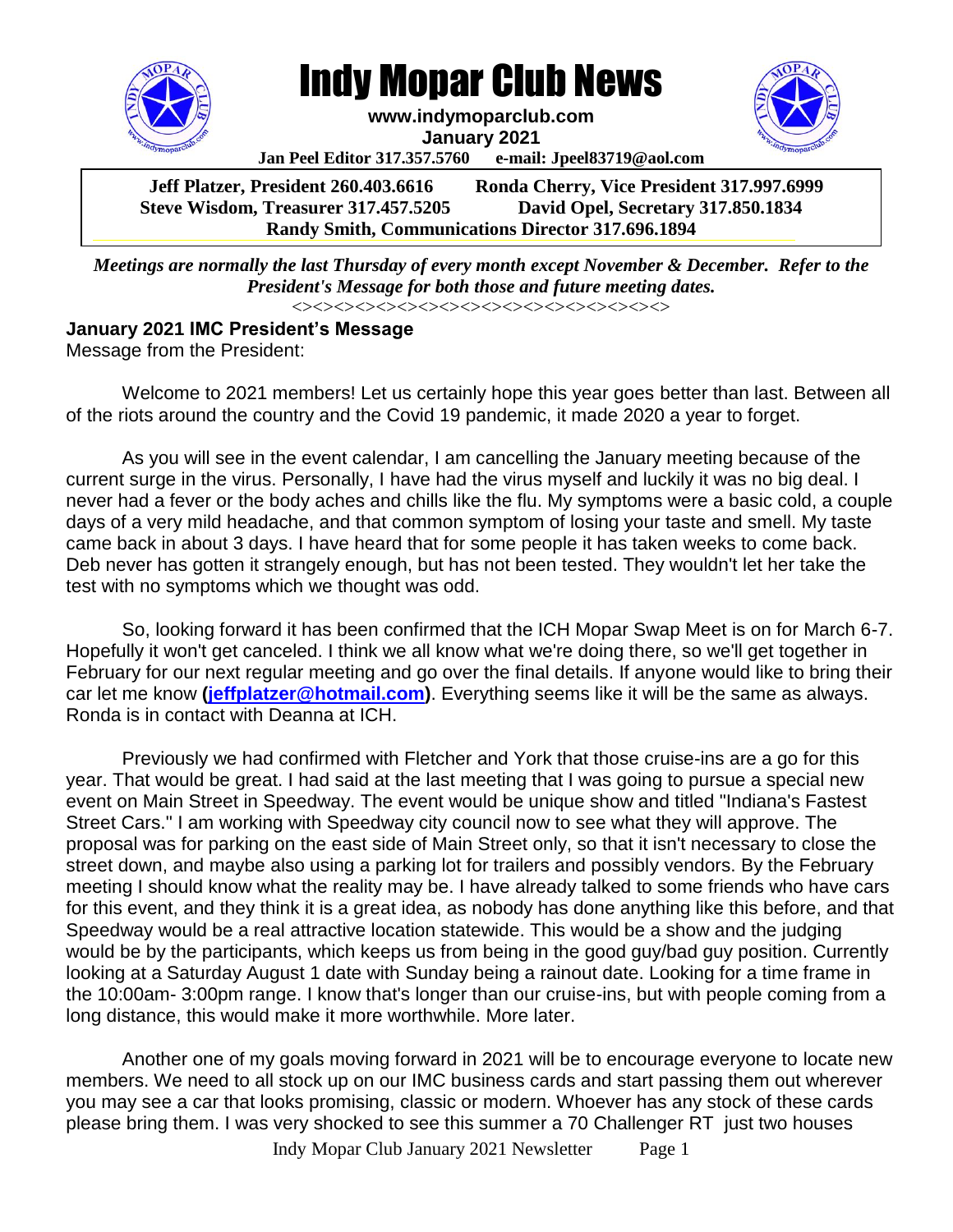down from me. 440+6! I believe it is in the paint shop now. He is excited to get it finished next summer. Also down the road from me about one mile is a guy with a 70 Challenger 340 , a 67 Coronet RT, 69 Dodge Charger RT and I think a 37 Chrysler. He just happened to have his garage door open so I pulled into his driveway. He seems a bit nervous about getting involved in anything. He never takes his cars to any shows either. Guess he just likes having them. We talked for some time but he never invited me to look at his cars. Guess I'm a little scary looking?

Thanks, and stay safe. Look forward to seeing you all soon!

Jeff

## <><><><><><><><><><><><><><><><><><> **Mopar Surfin' on The Web**

One result of the past year's Covid isolation is my spending far too much time on the internet from sheer boredom. Because I also had a truck to sell, I decided I wanted to post it on Facebook Marketplace.

After pestering my wife and stepdaughter endlessly to upload and monitor my advertisement (they had FB accounts and I did not), I finally decided to take the step and set up my first Facebook account.

I'm not one to write a lot about what's going on in my life (maybe because I don't have a lot going on in my life!), but some of the Group sites were of interest. Obviously, after loading my truck advertisement, I had to immediately join the **Indy Mopar Club's FB page.** After that things were popping everywhere suggesting I join. Kind of overwhelming but also some seemed to have zeroed in on my specific car-crazy interests.

I had been borrowing Teresa's account over the years looking at our IMC page and one called **"Indianapolis Raceway Park (L.O.R.P.) Memories Page**" that included pictures of racecars and discussions from back in the day. Naturally, I joined that one as soon as I had my FB account set up. Pretty cool seeing Hero cars I had seen race years ago as well as seeing names and cars I had raced against in the bracket racing I did back in the '70s and early '80s.

Next, I went looking for vintage racecar groups. Didn't take long to be swamped but some of the FB Groups I quickly joined include:

**"Vintage ERA of Drag Racing 50's, 60's, 70's";**

**"Jr Stocker" (more golden age of stocker racing);**

**"Vintage Stock/Super Stock"** (the header pic of Jere Stahl's '66 Hemi Belvedere captured me!);

**"1960s-1970s Drag Racing Photos";**

**"Chrysler RO, WO and A102-HP-2 Hemi"** (Mopar heros; who could resist?);

**"Chrysler & DeSoto Airflow Group"; S/S 123** (old Super Stock car pics);

**"Drag Racing Car Haulers…the Early Years"** (the old Dodge haulers are awesome);

**"Stock and Super Stock THEN & NOW";**

**"Plymouth Owners Club Inc."**

Based on your interests, there are many more FB car groups but that's as far as I've joined so far.

And then there are a myriad of car & truck Internet Websites, some that I've been a member of for years. These sites include content on interesting stories, restored car & truck pictures, parts and vehicles for sale, as well as forums for information on current and vintage vehicles, restoration and troubleshooting.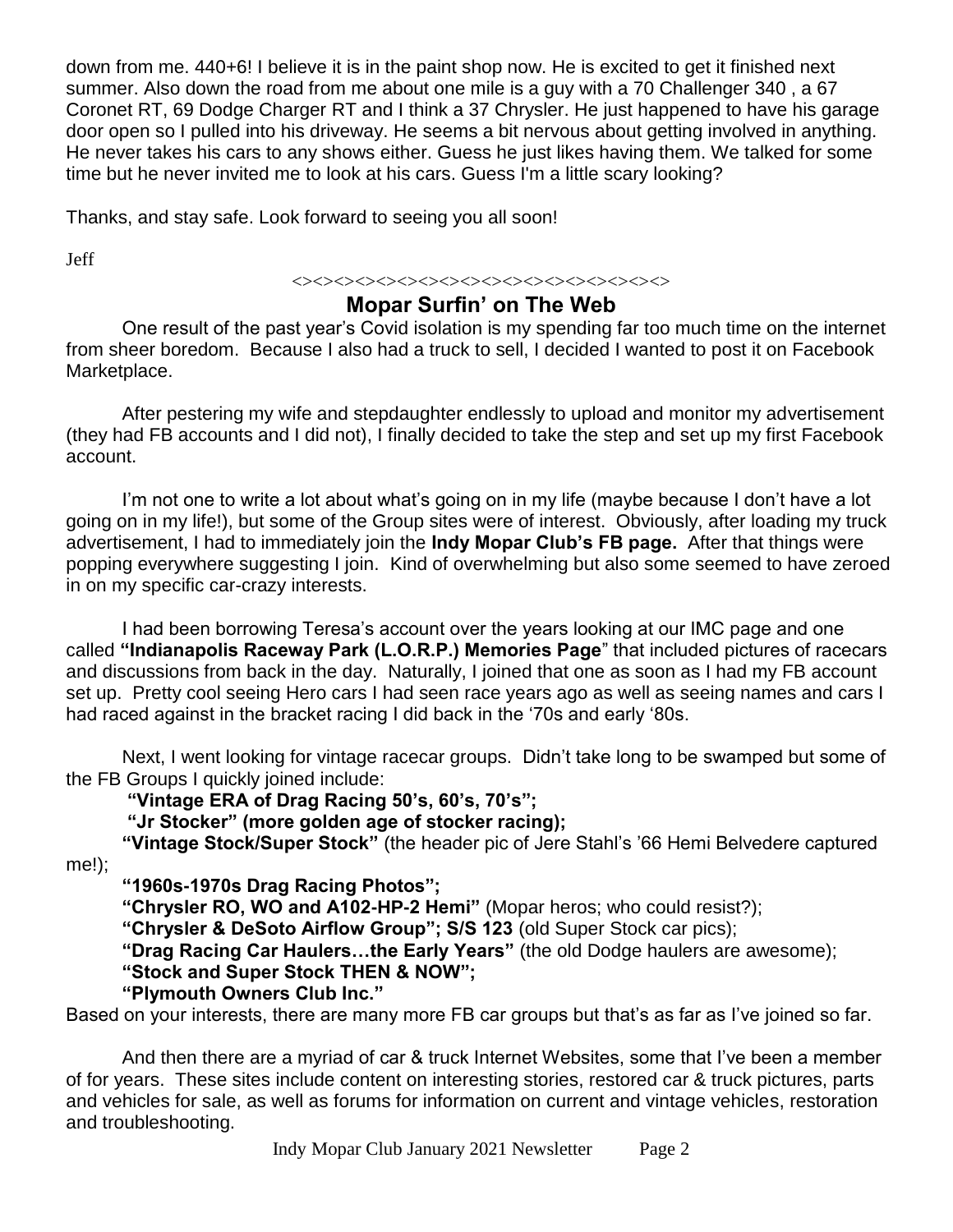Websites I've found full of excellent and informative content (in addition to our own **"IndyMoparClub. Com"**) include:

**["Moparts.org"](http://moparts.org/)** for anything & all things Mopar!

**["Allpar.com](http://allpar.com/)**" includes contributions by anonymous Chrysler people so insight into past and future cars.

**["e-bodies.org"](http://e-bodies.org/)** fantastic site for Cuda or Challenger info & help, original factory ref info & drawings. **["A12Mopar.com"](http://a12mopar.com/)** site covering the 1969 ½ Lift-off Hood Road Runners and Super Bees.

**["forbbodiesonly.com](http://forbbodiesonly.com/)**" site covering B-Body Mopars from 1962 thru the Musclecars of the '70s' **["forabodiesonly.com"](http://forabodiesonly.com/)** site covering A-Body Darts, Valiants, Dusters, Demons, early Barracudas.

**["mymopar.com"](http://mymopar.com/)** great fender tag decoder info.

**["Sweptline.org"](http://sweptline.org/)** for '61-'71 Dodge Sweptline and Utiline (stepside) Trucks.

**["Cumminsforum.com"](http://cumminsforum.com/)** for Dodge Cummins diesel truck.

**["Hamtramck-historical.com"](http://hamtramck-historical.com/)** is a Chrysler Assy Plant registry & old Mopar scanned literature**.**

**["racehemi.maxwedge.com"](http://racehemi.maxwedge.com/)** is an info site for these engines and vehicles. Great photo references. **["maxwedge.com"](http://maxwedge.com/)** has a great VIN decoder and info on these cars.

**"racingjunk.com"** is a 'For Sale' website for racecars, tools, parts, trailers, etc.

**["lilredexpress.org"](http://lilredexpress.org/)** is a great reference site for 'Lil Red Express & Warlock trucks.

**["jalopyjournal.com"](http://jalopyjournal.com/) (also called the H.A.M.B board)** excellent old car & project ads, old photo forums.

**["dragracecentral.com"](http://dragracecentral.com/)** covers drag racing news & result updates by class during NHRA & other events.

**["p15-p24.com"](http://p15-p24.com/)** great information on Mopar vehicles from the 1930s to 1960s.

**["classracer.com"](http://classracer.com/)** forum on current NHRA Stock & Super Stock, MNCA & Nostalgia Stock & Superstock.

**["airflowclub.com"](http://airflowclub.com/)** the Airflow Club of America website.

**["Lynchroad.com"](http://lynchroad.com/)** info on Lynch Road Assembly Plant (RRs and Super Bees) & VIN decoder for Mopars.

**["plymouthowners.club"](http://plymouthowners.club/)** is the National Club website.

**["cars-on-line.com"](http://cars-on-line.com/)** is an excellent site for looking for any vintage or muscle car of all manufacturers.

**["autotrader.com"](http://autotrader.com/)** another site for current vehicles for sale. Lots of dealerships have internet pricing.

Well, that's only a start but these are the FB pages and internet websites that I've found of interest when killing time or looking for reference information for my vehicles. There is a world of information and so many enthusiasts willing to help that it is mind boggling.

Of course, as with anything on the net, cross check before taking it as gospel, however if you do your 'due diligence' you can usually find any info you need. Good hunting & enjoy!

Tom

*Submitted by Tom Kelly, Indy Mopar Club, January 12, 2021*

<><><><><><><><><><><><><><><><><><>

## **Treasurer Report Indy Mopar Club December, 2020 - Steve Wisdom**

November 30, 2020 Balance \$1,593.62.

December Income - 4 Club shirts, \$30 flower fund, 18 Renewals, \$60 JDRF - Total \$539.00. December Expenses - 3 Club shirts, Jan Peel newsletter/postage/dues mailed reimbursement \$181.47, Steve's Flowers for Bill & Randi Edgerton Daughter-in-law \$75.22 - Total \$301.35. (Flower Fund \$201.65) - December 31, 2020 Balance \$1831.27

<><><><><><><><><><><><><><><><><><>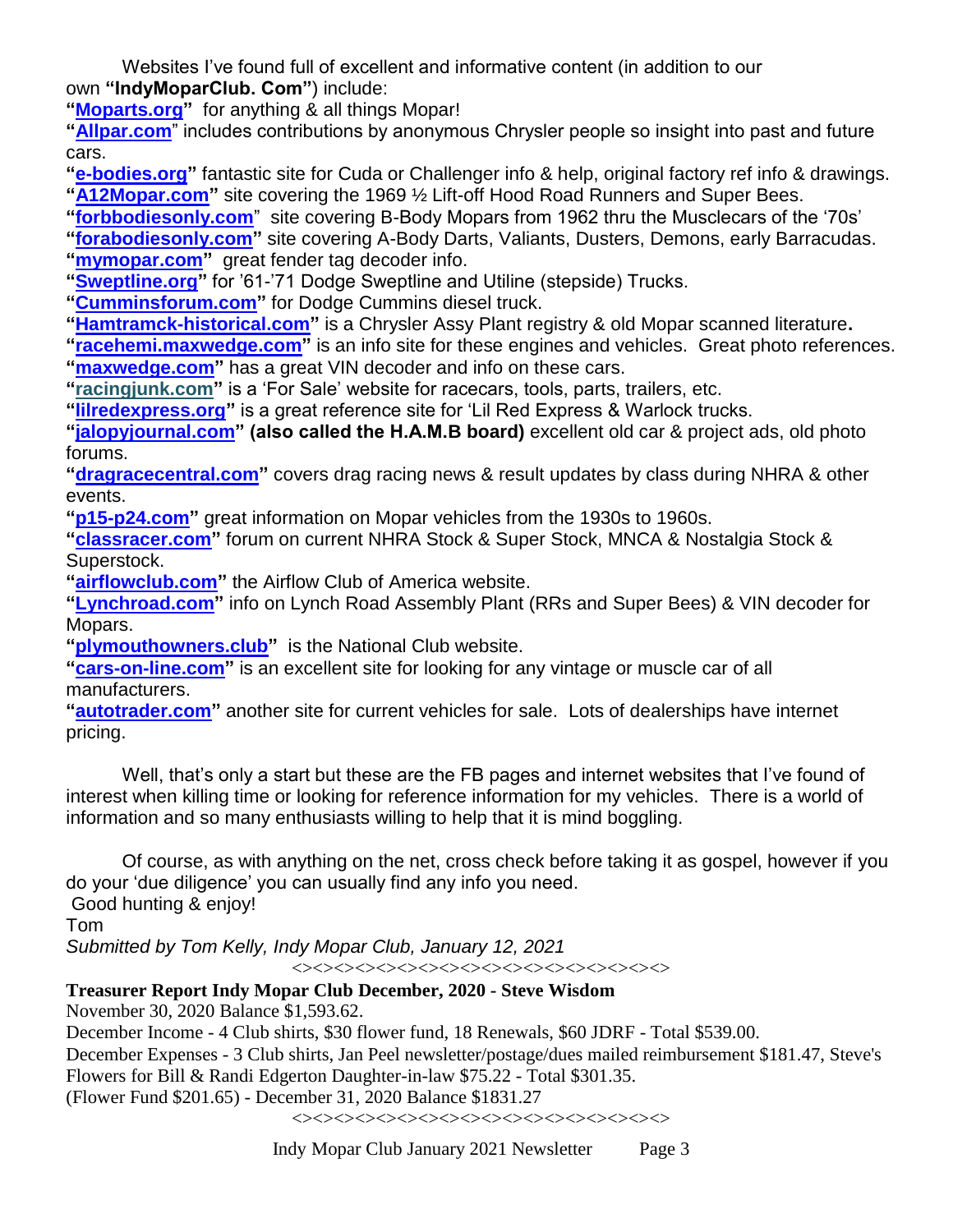

## **February 2021 Birthdays**:

Cindy Sanders, 2-8 Randy Smith, 2-11 Donna Liebrandt, 2-12 Pam Wagler, 2-16 Dan Kelly, 2-21 Robert Turner, 2-21 Tom Kelly, 2-28 **February 2021 Anniversaries:** Jack and Sheilla Collins, 2-2 Steve and Cheryl Wisdom, 2-7 Michael and Patricia Patterson, 2-18 Ed and Pam Wagler, 2-19 **Congratulations to all!**

<><><><><><><><><><><><><><><><><><>



**Tattler's Corner**

Well our Indiana weather has certainly surprised us this year so far. Lots of cold weather but little snow. It doesn't break my heart to have it this way. We'll probably pay for it in February. Keep warm and stay safe. Get those vaccinations as soon as you are able to.

<><><><><><><><><><><><><><><><><><>

**2021 INDY MOPAR CLUB – EVENT LIST TBV – to be verified TBD – to be determined IMC Contact**

| Jan              | 28 - Cancelled Thurs 7-8p                                   |                                                     |                      | Indy Mopar Club Monthly Mtg<br>Cancelled MCL Cafeteria                                                                                                                                                                                  | <b>Jeff Platzer</b>                                                   |                                                                                             |
|------------------|-------------------------------------------------------------|-----------------------------------------------------|----------------------|-----------------------------------------------------------------------------------------------------------------------------------------------------------------------------------------------------------------------------------------|-----------------------------------------------------------------------|---------------------------------------------------------------------------------------------|
|                  | Feb Cancelled Sun<br>25                                     | <b>Thurs</b>                                        | $7-8p$               | WPC Winter (Mopar) Swap Meet Rescheduled Feb 6, 2022 Macomb College Detroit<br>Indy Mopar Club Monthly Mtg                                                                                                                              | MCL Cafeteria                                                         | Dave Watt<br><b>Jeff Platzer</b>                                                            |
| Mar <sub>5</sub> | $6 - 7$<br>25                                               | Fri<br>Sat-Sun<br><b>Thurs</b>                      | <b>TBD</b><br>$7-8p$ | Indy Cyl Hd Show Set-up<br>Indy Cyl Hd Chrysler Performance Trade Show<br>Indy Mopar Club Monthly Mtg                                                                                                                                   | Ind State Fairgrounds<br><b>MCL</b> Cafeteria                         | Ronda Cherry<br><b>Jeff Platzer</b><br>Jeff Platzer                                         |
|                  | Apr 16-18<br>29                                             | Fri-Sun<br><b>Thurs</b>                             | $7-8p$               | O'Reilly World of Wheels Car Show<br>Indy Mopar Club Monthly Mtg                                                                                                                                                                        | Ind State Fairgrounds<br><b>MCL</b> Cafeteria                         | <b>Jeff Platzer</b><br><b>Jeff Platzer</b>                                                  |
| May 1            | $13 - 14$<br>14-22<br>27                                    | Sat<br>Thur-Fri<br>Fri-Sat wk later<br><b>Thurs</b> | $11a-5p$<br>$7-8p$   | Cinco de Mopar-Car Show 9 Irish Bros-East<br>FAST-Pure Stock Drags - US 131 Motorsports Park - Martin, MI<br>Mecum Collector Car Auction<br>Indy Mopar Club Monthly Mtg                                                                 | Lafayette, IN<br><b>IN State Fairgrounds</b><br><b>MCL</b> Cafeteria  | Tom Kelly<br>D Watt/M Leyes<br>Ronda Cherry<br><b>Jeff Platzer</b>                          |
| Jun              | <b>TBD</b><br>$16-20$<br>24                                 | Wed-Sun<br>Wed-Sun<br><b>Thurs</b>                  | $7-8p$               | Airflow Club of America 57 <sup>th</sup> National Meet Independence, MO<br><b>Plymouth Owners Club National Meet</b><br>Indy Mopar Club Monthly Mtg                                                                                     | Springfield, IL<br><b>MCL</b> Cafeteria                               | Tom Kelly<br>Tom Kelly-Jan Peel<br><b>Jeff Platzer</b>                                      |
| Jul              | <b>TBD</b><br>$9-11$<br>$7 - 28 - 8 - 1$<br>29              | <b>Sat</b><br>Fri-Sun<br>Tue-Sun<br><b>Thurs</b>    | <b>TBD</b><br>$7-8p$ | Fletcher Chrysler - IMC Cruise-In<br>Carlisle Chrysler Nats<br>National DeSoto Club National Meet<br>Indy Mopar Club Monthly Mtg                                                                                                        | Franklin, IN<br>Carlisle PA<br>Brookfield, WI<br><b>MCL</b> Cafeteria | <b>Jeff Platzer</b><br>Dave Watt/Tom Kelly<br>Tom Kelly<br><b>Jeff Platzer</b>              |
|                  | Aug 1 - TBC Sat<br>$4 - 8$<br>$13 - 15$<br>21-TBV Sat<br>26 | Wed-Sun<br>Fri-Sun<br><b>Thurs</b>                  | $7-8p$               | <b>Indiana's Fastest Street Cars</b><br>Walter P Chrysler Club National Meet<br>MOPAR NATIONALS-Nat'l Trails Raceway Columbus (Hebron) OH<br>Woodward Dream Cruise (week long lead up) Oakland County MI<br>Indy Mopar Club Monthly Mtg | Speedway, IN<br>Auburn Hills, MI<br><b>MCL</b> Cafeteria              | <b>Jeff Platzer</b><br>Tom Kelly<br>Tom Kelly<br><b>Jeff Platzer</b><br><b>Jeff Platzer</b> |